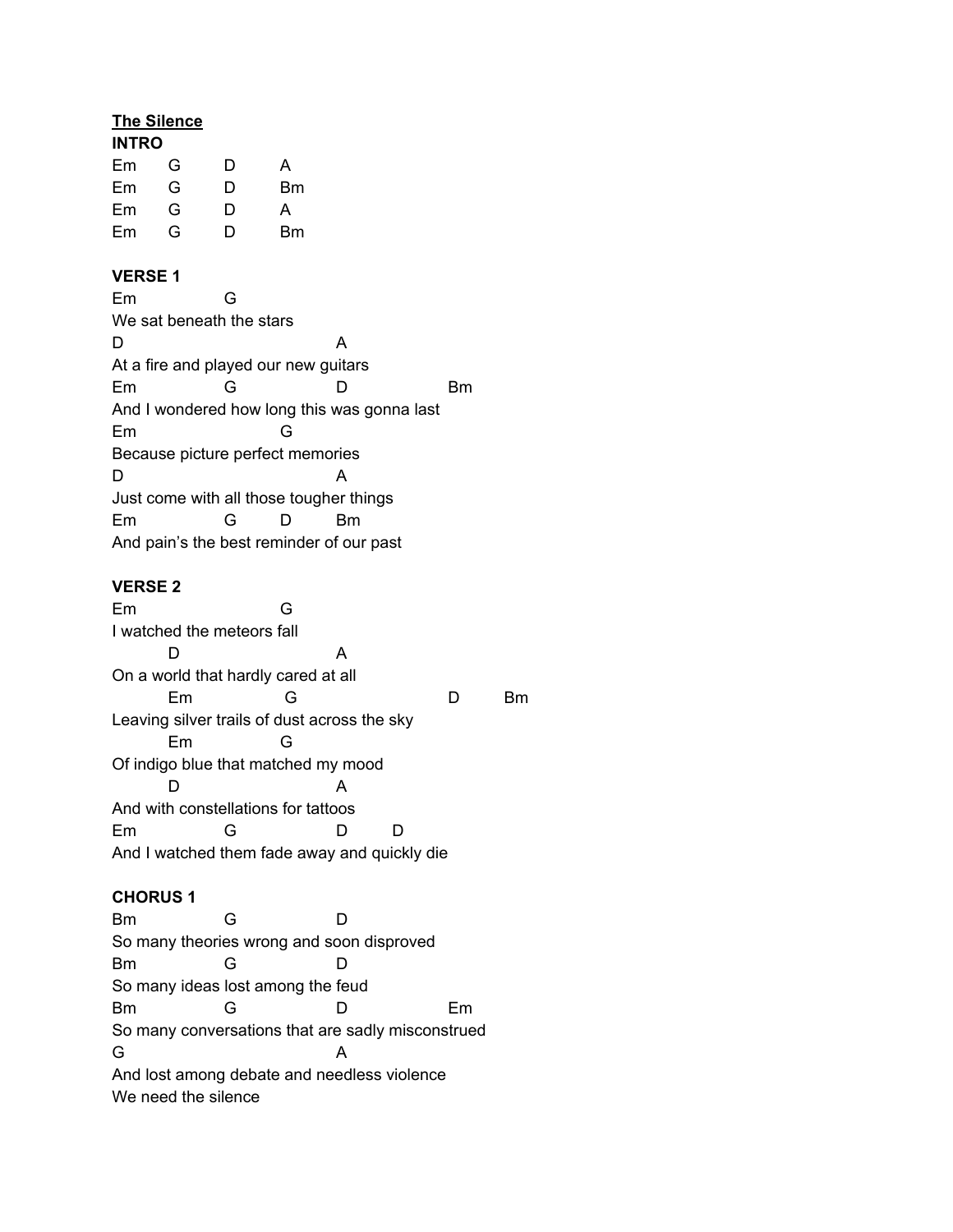### **INTERLUDE**

Em G D A Em G D Bm (hold)

# **VERSE 3**

Em G We walked in a haunted place D A With tattered walls and empty space Em G D Bm And a musty smell that drenched the nighttime air Em G Neither of us said a word D A And we waited til we heard the birds Em G D And realized not once had we ever been scared

#### **CHORUS 2**

| Вm                                                |                                   |                                             |    |  |  |
|---------------------------------------------------|-----------------------------------|---------------------------------------------|----|--|--|
| So many theories wrong and soon disproved         |                                   |                                             |    |  |  |
| Bm                                                | G                                 |                                             |    |  |  |
|                                                   | So many ideas lost among the feud |                                             |    |  |  |
| Bm                                                | G                                 |                                             | Fm |  |  |
| So many conversations that are sadly misconstrued |                                   |                                             |    |  |  |
| G                                                 |                                   | А                                           |    |  |  |
|                                                   |                                   | And lost among debate and needless violence |    |  |  |
|                                                   | We need the silence               |                                             |    |  |  |

# **SOLO**

| Em | G | D | A  |
|----|---|---|----|
| Em | G | D | Вm |
| Em | G | D | A  |
| Em | G | D | Вm |

#### **VERSE 4**

| Em                                                    |                                |  |  |    |
|-------------------------------------------------------|--------------------------------|--|--|----|
|                                                       | I watched my grandpa's mind    |  |  |    |
|                                                       |                                |  |  |    |
| Fly away and leave some bits behind                   |                                |  |  |    |
| Em                                                    |                                |  |  | Rm |
| That made him smile with each time that they appeared |                                |  |  |    |
| Em                                                    | (÷                             |  |  |    |
|                                                       | I wonder if he feels the pain, |  |  |    |